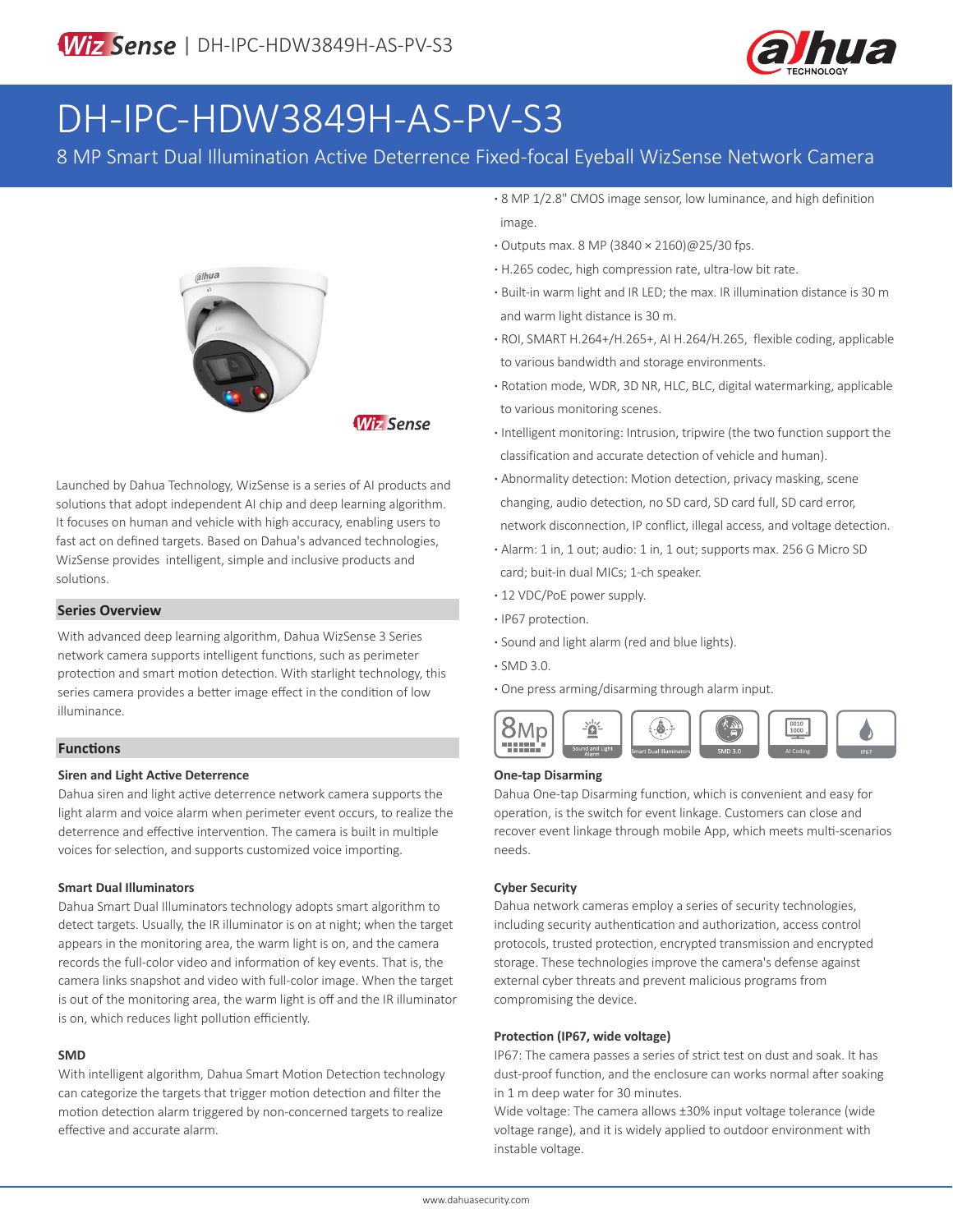## Wiz Sense | DH-IPC-HDW3849H-AS-PV-S3

### **Technical Specification**

| Camera                          |          |                                                                                                                   |                       |                      |                                |
|---------------------------------|----------|-------------------------------------------------------------------------------------------------------------------|-----------------------|----------------------|--------------------------------|
| <b>Image Sensor</b>             |          | 1/2.8" CMOS                                                                                                       |                       |                      |                                |
| Max. Resolution                 |          | 3840 (H) × 2160 (V)                                                                                               |                       |                      |                                |
| <b>ROM</b>                      |          | 128 MB                                                                                                            |                       |                      |                                |
| <b>RAM</b>                      |          | 512 MB                                                                                                            |                       |                      |                                |
| <b>Scanning System</b>          |          | Progressive                                                                                                       |                       |                      |                                |
| <b>Electronic Shutter Speed</b> |          | Auto/Manual 1/3 s-1/100,000 s                                                                                     |                       |                      |                                |
| Min. Illumination               |          | 0.004 lux@F1.0 (Color, 30 IRE)<br>0.0004 lux@F1.0 (B/W, 30 IRE)<br>0 lux (illuminator on)                         |                       |                      |                                |
| S/N Ratio                       |          | > 56 dB                                                                                                           |                       |                      |                                |
| <b>Illumination Distance</b>    |          | 30 m (98.43 ft) (IR)<br>30 m (98.43 ft) (warm light)                                                              |                       |                      |                                |
| Illuminator On/Off Control      |          | Auto; manual                                                                                                      |                       |                      |                                |
| <b>Illuminator Number</b>       |          | $1$ (IR LED)<br>1 (warm light)                                                                                    |                       |                      |                                |
| Pan/Tilt/Rotation Range         |          | Pan: 0°-360°<br>Tilt: 0°-78°<br>Rotation: 0°-360°                                                                 |                       |                      |                                |
| Lens                            |          |                                                                                                                   |                       |                      |                                |
| Lens Type                       |          | Fixed-focal                                                                                                       |                       |                      |                                |
| Mount Type                      |          | M12                                                                                                               |                       |                      |                                |
| Focal Length                    |          | 2.8 mm; 3.6 mm                                                                                                    |                       |                      |                                |
| Field of View                   |          | 2.8 mm: Horizontal: 106°× Vertical: 55°× Diagonal: 125°<br>3.6 mm: Horizontal: 85°× Vertical: 45°× Diagonal: 100° |                       |                      |                                |
| Iris Type                       |          | Fixed                                                                                                             |                       |                      |                                |
| <b>Close Focus Distance</b>     |          | 2.8 mm: 2.0 m (6.56 ft)<br>3.6 mm: 2.8 m (6.23 ft)                                                                |                       |                      |                                |
| <b>DORI</b><br>Distance         | Lens     | Detect                                                                                                            | Observe               | Recognize            | Identify                       |
|                                 | $2.8$ mm | 91.0 m<br>(298.56 ft)                                                                                             | 36.4 m<br>(119.42 ft) | 18.2 m<br>(59.71 ft) | 9.1 <sub>m</sub><br>(29.86 ft) |
|                                 | 3.6 mm   | 107.6 m<br>(353.02 ft)                                                                                            | 43.0 m<br>(141.08 ft) | 21.5 m<br>(70.54 ft) | 10.8 m<br>(35.43 ft)           |
| Professional, intelligent       |          |                                                                                                                   |                       |                      |                                |

| IVS (Perimeter Protection) | Tripwire; intrusion (Support the classification and<br>accurate detection of vehicle and human)                        |  |  |  |
|----------------------------|------------------------------------------------------------------------------------------------------------------------|--|--|--|
| <b>SMD 3.0</b>             | Less false alarm, longer detection distance                                                                            |  |  |  |
| Intelligent Search         | Work together with Smart NVR to perform refine<br>intelligent search, event extraction and merging to event<br>videos. |  |  |  |
| Video                      |                                                                                                                        |  |  |  |
| Video Compression          | H.265; H.264; H.264H; H.264B; MJPEG (Only supported<br>by the sub stream)                                              |  |  |  |
| Smart Codec                | Smart H.265+; Smart H.264+                                                                                             |  |  |  |
| AI Coding                  | AI H.265; AI H.264                                                                                                     |  |  |  |

| Video Frame Rate          | Main stream: 3840 × 2160@(1 fps-30 fps)<br>Sub stream: 704 × 576@(1 fps-25 fps)/704 × 480@(1<br>$fps-30$ $fps$ )<br>Third stream: $1920 \times 1080 \omega(1$ fps-30 fps)<br>*The values above are the max. frame rates of each<br>stream; for multiple streams, the values will be subjected<br>to the total encoding capacity. |  |  |
|---------------------------|----------------------------------------------------------------------------------------------------------------------------------------------------------------------------------------------------------------------------------------------------------------------------------------------------------------------------------|--|--|
| <b>Stream Capability</b>  | 3 streams                                                                                                                                                                                                                                                                                                                        |  |  |
| Resolution                | 8M (3840 × 2160); 6M (3072 × 2048); 5M (3072 ×<br>1728/2592 × 1944); 4M (2688 × 1520); 3M (2048 ×<br>1536/2304 × 1296); 1080p (1920 × 1080); 1.3M (1280 ×<br>960); 720p (1280 × 720); D1 (704 × 576/704 × 480); VGA<br>(640 × 480); CIF (352 × 288/352 × 240)                                                                    |  |  |
| <b>Bit Rate Control</b>   | CBR/VBR                                                                                                                                                                                                                                                                                                                          |  |  |
| Video Bit Rate            | H.264: 3 kbps-20480 kbps<br>H.265: 3 kbps-20480 kbps                                                                                                                                                                                                                                                                             |  |  |
| Day/Night                 | Auto (ICR)/Color/B/W                                                                                                                                                                                                                                                                                                             |  |  |
| <b>BLC</b>                | Yes                                                                                                                                                                                                                                                                                                                              |  |  |
| HLC                       | Yes                                                                                                                                                                                                                                                                                                                              |  |  |
| <b>WDR</b>                | 120dB                                                                                                                                                                                                                                                                                                                            |  |  |
| Scene Self-adaptation     | Yes                                                                                                                                                                                                                                                                                                                              |  |  |
| White Balance             | Auto; natural; street lamp; outdoor; manual; regional<br>custom                                                                                                                                                                                                                                                                  |  |  |
| Gain Control              | Auto; manual                                                                                                                                                                                                                                                                                                                     |  |  |
| <b>Noise Reduction</b>    | 3D <sub>NR</sub>                                                                                                                                                                                                                                                                                                                 |  |  |
| <b>Motion Detection</b>   | OFF/ON (4 areas)                                                                                                                                                                                                                                                                                                                 |  |  |
| Region of Interest (RoI)  | Yes (4 areas)                                                                                                                                                                                                                                                                                                                    |  |  |
| <b>Smart Illumination</b> | Yes                                                                                                                                                                                                                                                                                                                              |  |  |
| Defog                     | Yes                                                                                                                                                                                                                                                                                                                              |  |  |
| Image Rotation            | 0°/90°/180°/270° (Support 90°/270° with 2688 × 1520<br>resolution and lower)                                                                                                                                                                                                                                                     |  |  |
| Mirror                    | Yes                                                                                                                                                                                                                                                                                                                              |  |  |
| Privacy Masking           | 8 areas                                                                                                                                                                                                                                                                                                                          |  |  |
| Audio                     |                                                                                                                                                                                                                                                                                                                                  |  |  |
| <b>Built-in MIC</b>       | Yes                                                                                                                                                                                                                                                                                                                              |  |  |
| <b>Audio Compression</b>  | PCM; G.711a; G.711Mu; G.726; G.723                                                                                                                                                                                                                                                                                               |  |  |
| Alarm                     |                                                                                                                                                                                                                                                                                                                                  |  |  |
| Alarm Event               | No SD card; SD card full; SD card error; network<br>disconnection; IP conflict; illegal access; motion<br>detection; video tampering; tripwire; intrusion; scene<br>changing; audio detection; voltage detection; external<br>alarm; SMD; security exception                                                                     |  |  |
| Network                   |                                                                                                                                                                                                                                                                                                                                  |  |  |
| Network                   | RJ-45 (10/100 Base-T)                                                                                                                                                                                                                                                                                                            |  |  |
| SDK and API               | Yes                                                                                                                                                                                                                                                                                                                              |  |  |
| <b>Cyber Security</b>     | Video encryption; firmware encryption; configuration<br>encryption; Digest; WSSE; account lockout; security logs;<br>IP/MAC filtering; generation and importing of X.509<br>certification; syslog; HTTPS; 802.1x; trusted boot; trusted<br>execution; trusted upgrade                                                            |  |  |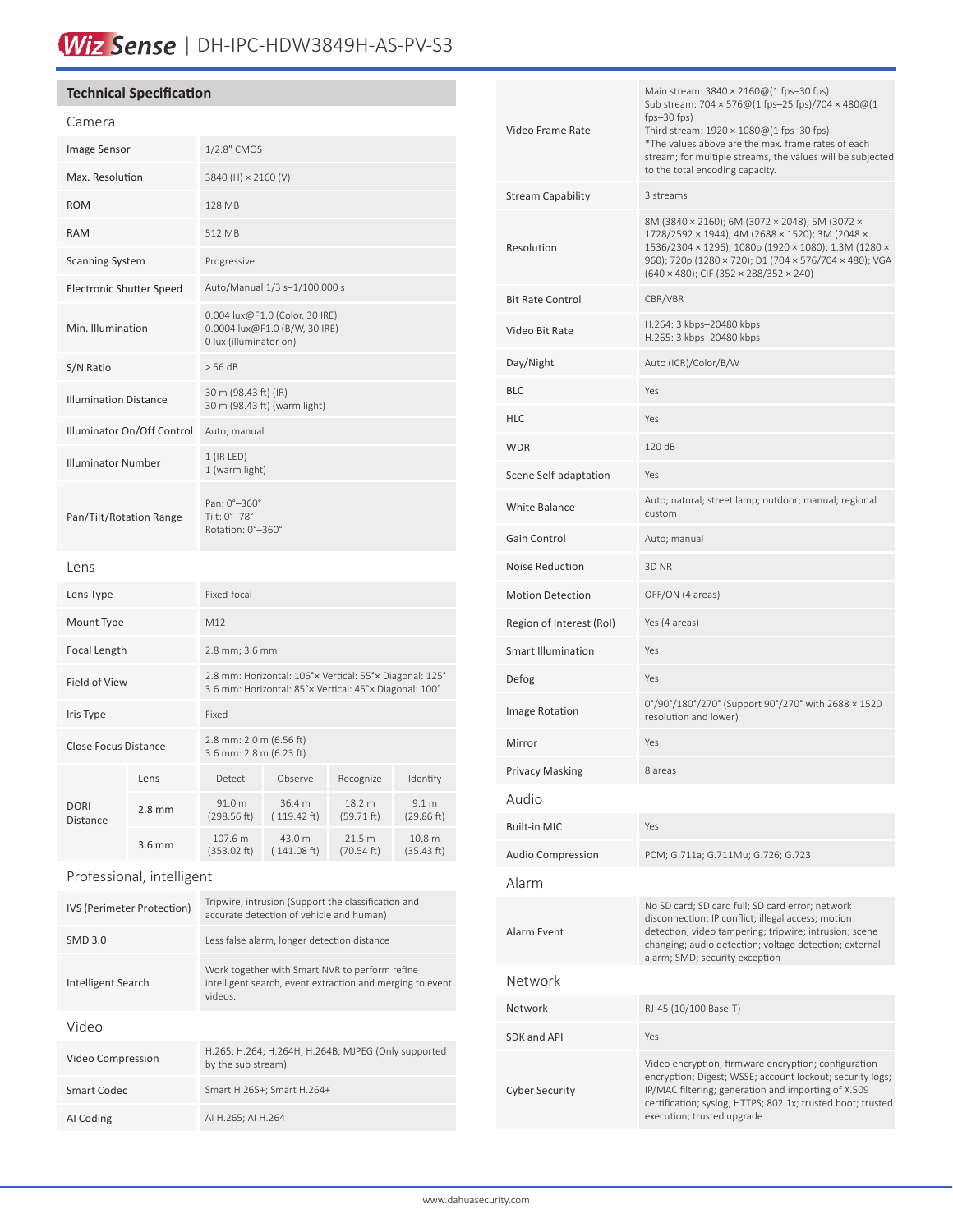### Wiz Sense | DH-IPC-HDW3849H-AS-PV-S3

| Protocol                    | IPv4; IPv6; HTTP; TCP; UDP; ARP; RTP; RTSP; RTCP;<br>RTMP; SMTP; FTP; SFTP; DHCP; DNS; DDNS; QoS; UPnP;<br>NTP; Multicast; ICMP; IGMP; NFS; SAMBA; PPPoE; SNMP                  |  |  |  |  |
|-----------------------------|---------------------------------------------------------------------------------------------------------------------------------------------------------------------------------|--|--|--|--|
| Interoperability            | ONVIF (Profile S/Profile G/Profile T); CGI; P2P; Milestone                                                                                                                      |  |  |  |  |
| User/Host                   | 20 (Total bandwidth: 72 M)                                                                                                                                                      |  |  |  |  |
| Storage                     | FTP; SFTP; Micro SD card (Support max. 256 G); NAS                                                                                                                              |  |  |  |  |
| <b>Browser</b>              | IE: IE8/9/11<br>Chrome<br>Firefox                                                                                                                                               |  |  |  |  |
| Management Software         | Smart PSS; DSS; DMSS                                                                                                                                                            |  |  |  |  |
| Mobile Phone                | iOS; Android                                                                                                                                                                    |  |  |  |  |
| Certification               |                                                                                                                                                                                 |  |  |  |  |
| Certification               | CE-LVD: EN 62368-1;<br>CE-EMC: Electromagnetic Compatibility Directive<br>2014/30/EU;<br>FCC: 47 CFR FCC Part 15, Subpart B;<br>UL/CUL:UL62368-1 & CAN/CSA C22.2 No. 62368-1-14 |  |  |  |  |
| Port                        |                                                                                                                                                                                 |  |  |  |  |
| Audio Input                 | 1 channel (RCA port)                                                                                                                                                            |  |  |  |  |
| Audio Output                | 1 channel (RCA port)                                                                                                                                                            |  |  |  |  |
| Alarm Input                 | 1 channel in: 5 mA 3V-5 VDC                                                                                                                                                     |  |  |  |  |
| Alarm Output                | 1 channel out: 300 mA 12 VDC                                                                                                                                                    |  |  |  |  |
| Power                       |                                                                                                                                                                                 |  |  |  |  |
| Power Supply                | 12 VDC/PoE (802.3af)                                                                                                                                                            |  |  |  |  |
| Power Consumption           | Basic: 2.9 W (12 VDC); 5.0 W (PoE)<br>Max. (H.265+main stream/IR intensity+warm light on):<br>7.8 W (12 VDC) 9.6 W (PoE)                                                        |  |  |  |  |
| Environment                 |                                                                                                                                                                                 |  |  |  |  |
| <b>Operating Conditions</b> | -40 °C to +60 °C (-40 °F to +140 °F)/Less than 95% RH                                                                                                                           |  |  |  |  |
| <b>Storage Conditions</b>   | $-40$ °C to +60 °C (-40 °F to +140 °F)                                                                                                                                          |  |  |  |  |
| <b>Protection Grade</b>     | <b>IP67</b>                                                                                                                                                                     |  |  |  |  |
| Structure                   |                                                                                                                                                                                 |  |  |  |  |
| Casing                      | Metal                                                                                                                                                                           |  |  |  |  |
| <b>Dimensions</b>           | 110.9 mm × $\Phi$ 122.0 mm (4.4" × $\Phi$ 4.8")                                                                                                                                 |  |  |  |  |
| Net Weight                  | 745 g (163.1 lb)                                                                                                                                                                |  |  |  |  |
| <b>Gross Weight</b>         | 915 g (200.6 lb)                                                                                                                                                                |  |  |  |  |

| <b>Ordering Information</b> |                                |                                                                                                  |  |  |
|-----------------------------|--------------------------------|--------------------------------------------------------------------------------------------------|--|--|
| Type                        | Model                          | Description                                                                                      |  |  |
| 8MP<br>Camera               | DH-IPC-HDW3849H-AS-<br>$PV-S3$ | 8 MP Smart Dual Illumination Active<br>Deterrence Fixed-focal Eyeball<br>WizSense Network Camera |  |  |
|                             | IPC-HDW3849H-AS-PV-S3          | 8 MP Smart Dual Illumination Active<br>Deterrence Fixed-focal Eyeball<br>WizSense Network Camera |  |  |
| Accessories<br>(Optional)   | <b>PFA137</b>                  | Junction Box                                                                                     |  |  |
|                             | PFB205W                        | Wall Mount Bracket                                                                               |  |  |
|                             | PFA106+PFB220C                 | Ceiling Mount Bracket                                                                            |  |  |
|                             | PFB205W+PFA152-F               | Pole Mount Bracket                                                                               |  |  |
|                             | <b>PFM321D</b>                 | 12 VDC 1A Power Adapter                                                                          |  |  |
|                             | LR1002-1ET/1EC                 | Single-port Long Reach Ethernet over<br>Coax Extender                                            |  |  |
|                             | <b>PFM900-F</b>                | Integrated Mount Tester                                                                          |  |  |
|                             | <b>PFM114</b>                  | TLC SD Card                                                                                      |  |  |

#### **Accessories**

#### **Optional**:



Junction Box



 PFB205W Wall Mount Bracket



 PFA106+PFB220C Ceiling Mount Bracket





12 VDC 1A Power Adapter



 $\blacksquare$  is  $\blacksquare$ LR1002-1ET/1EC

Single-port Long Reach Ethernet over Coax Extender





PFM900-E Integrated Mount Tester



TLC SD Card

PFM114